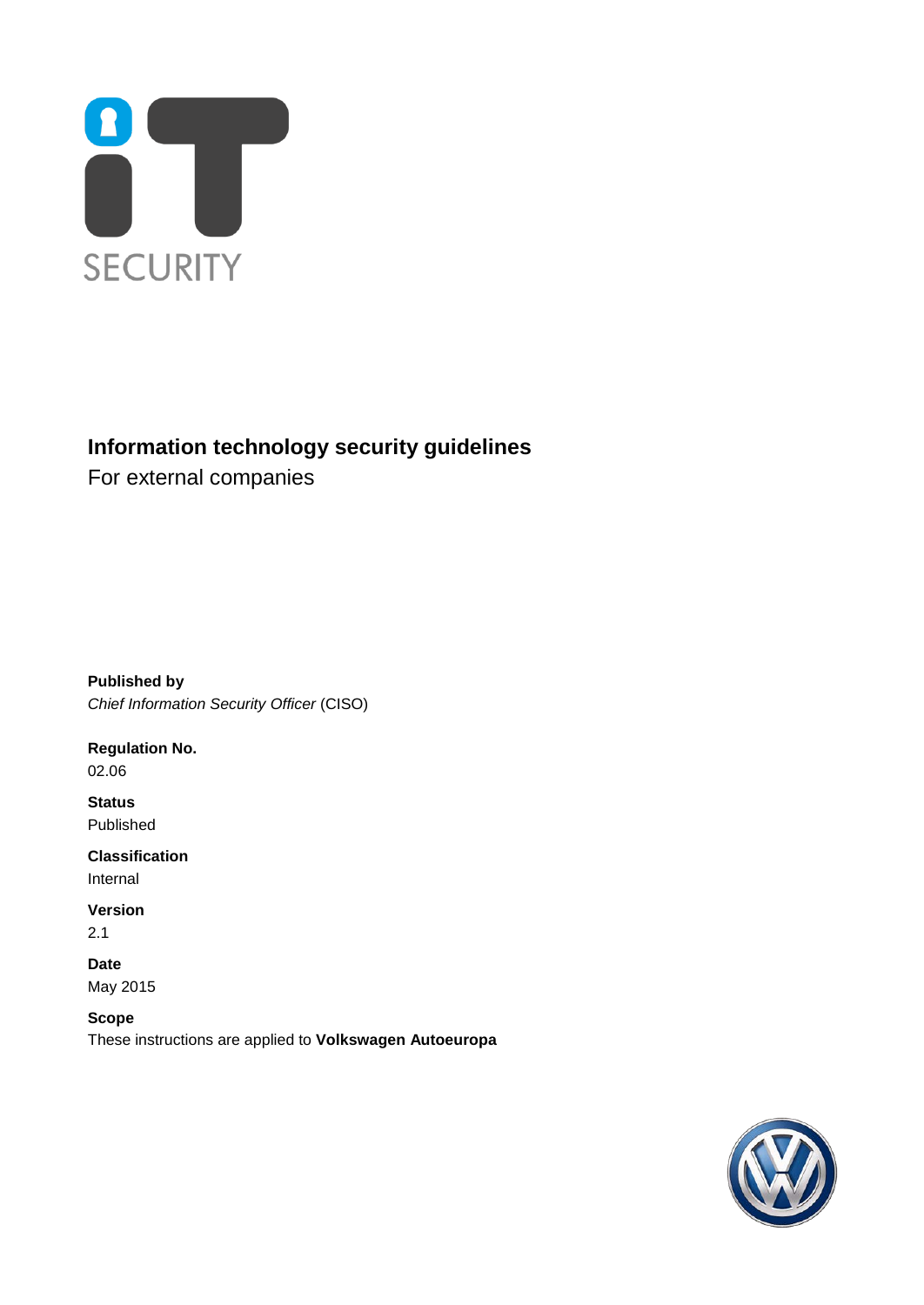# **Table of Contents:**

| 2.1 |  |  |  |
|-----|--|--|--|
| 2.2 |  |  |  |
|     |  |  |  |
|     |  |  |  |
|     |  |  |  |
|     |  |  |  |
|     |  |  |  |
|     |  |  |  |
|     |  |  |  |
|     |  |  |  |
|     |  |  |  |
|     |  |  |  |
|     |  |  |  |
|     |  |  |  |
|     |  |  |  |
| 6.4 |  |  |  |
|     |  |  |  |
|     |  |  |  |
|     |  |  |  |
|     |  |  |  |
|     |  |  |  |
|     |  |  |  |
|     |  |  |  |
|     |  |  |  |
|     |  |  |  |
|     |  |  |  |
|     |  |  |  |
| a.1 |  |  |  |
| a.2 |  |  |  |
| a.3 |  |  |  |
| a.4 |  |  |  |
| a.5 |  |  |  |
|     |  |  |  |
|     |  |  |  |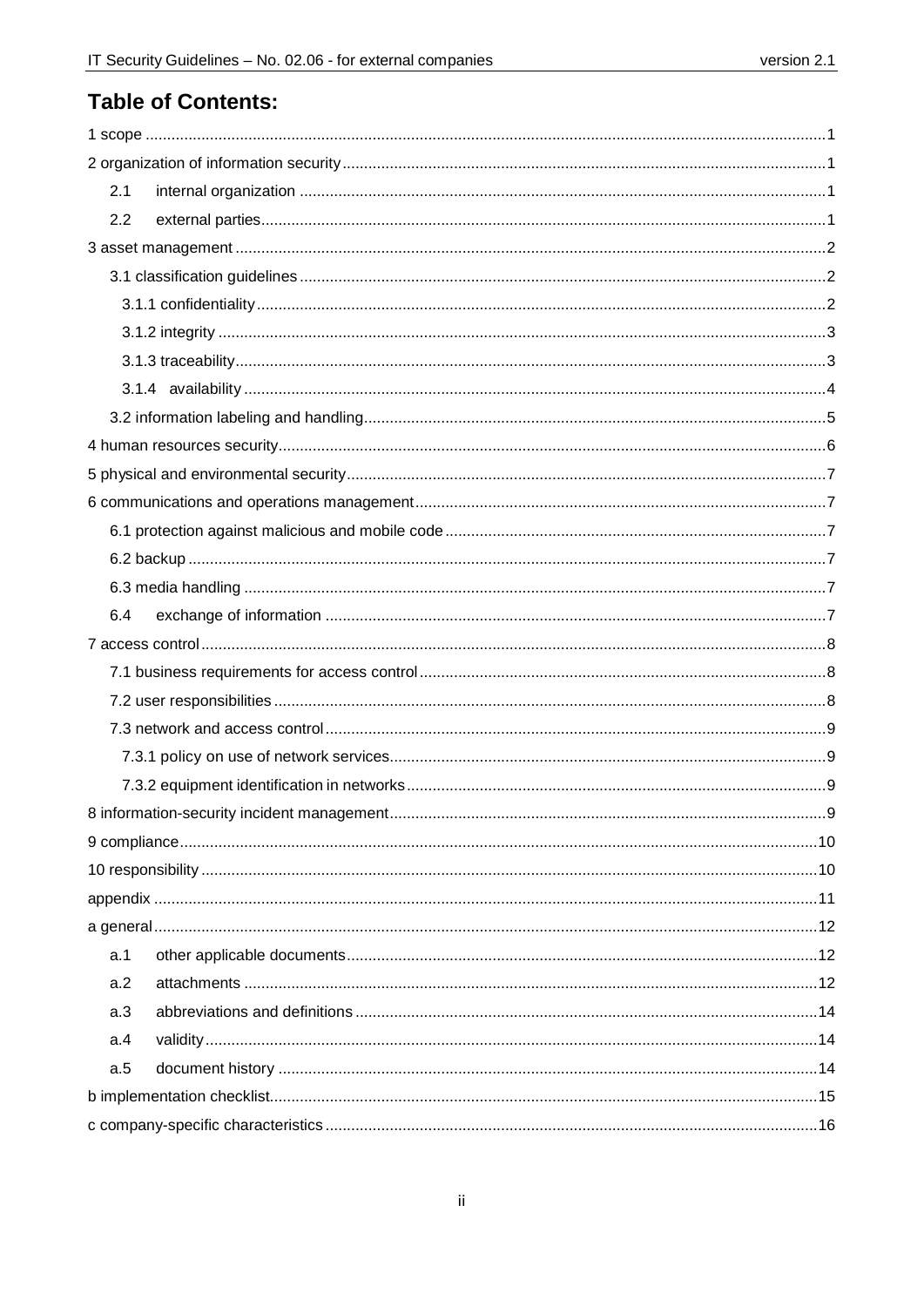# List of tables and illustrations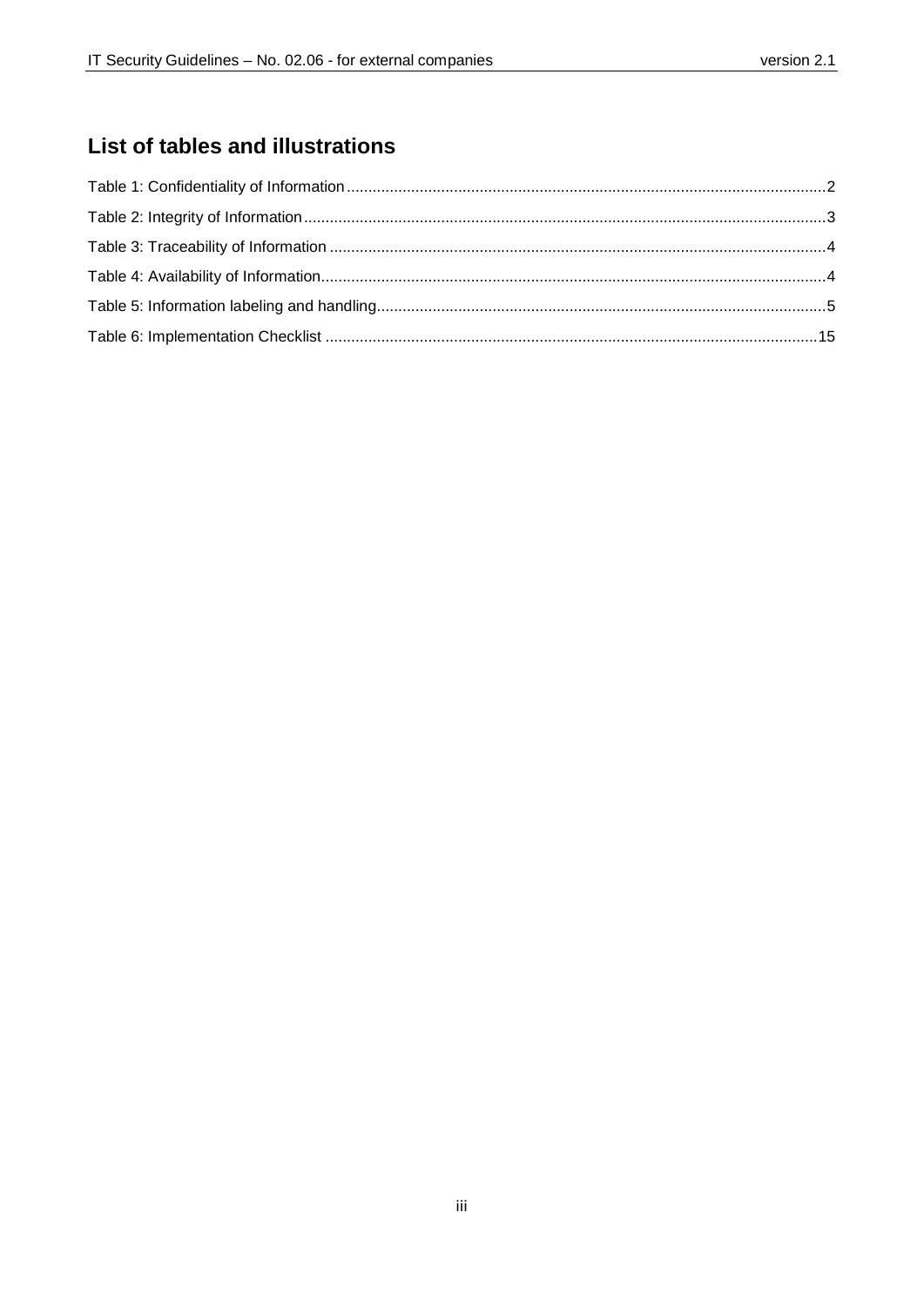# <span id="page-3-0"></span>**1 Scope**

These IT Security Guidelines comprise the IT security regulations that external companies must observe when using information and IT devices (e.g. personal computers, workstations, as well as notebooks, smartphones, tablet-pc). These guidelines are aimed at the external companies' management, employees, and agents (referred to hereinafter as the "contractor").

The IT Security Guidelines serve to protect the confidentiality, integrity, and availability of information, as well as to protect the rights and interests of the purchaser and all natural persons and legal entities that maintain a business relationship with the purchaser's Group company and/or perform work for it.

# <span id="page-3-1"></span>**2 Organization of information security**

## <span id="page-3-2"></span>**2.1 Internal organization**

The procurement and installation of the provided hardware and software is carried out exclusively in cooperation with the appropriate body<sup>[1](#page-0-0)</sup> in accordance with the valid approval procedures.

The use of the provided hardware and software is subject to the regulations of the respective group company.

Only the appropriate bodies are permitted to open the IT device, make changes to the hardware (e.g., installation/removal of hard drives and memory modules), and make manual changes to security settings (e.g., browser settings)<sup>[2](#page-3-4)</sup>.

The use or subsequent modification of programs is only permissible with the authorization of the appropriate bodies $^3$  $^3$ .

The regulations of the respective Group Company, with regards to bringing private IT devices to work, apply.

Group company data has to be separated from data of third parties.

On provided hardware and software Group Company data has to be processed only. Third party data is not allowed to be processed on this equipment.

The distribution of data from the ordering party entrusted to third parties is expressly forbidden, unless agreed to in writing by the ordering party.

The respective group company regulations apply to the storage and other processing and use of personal data and of data that is subject to confidentiality<sup>[4](#page-3-6)</sup>.

The usage of private acquired hardware, software or data for business purpose is not permitted.

## <span id="page-3-3"></span>**2.2 External parties**

The use of IT devices and data by external company employees requires the express consent of the IT department. This department is entitled to prohibit access/use at any time (e.g., in cases of misuse).

The group of authorized external company employees must be determined by the IT department and must be kept as small as possible.

External company employees must be obligated by their company management to non-disclosure as defined by the existing non-disclosure agreement. This is also relevant to employees of subcontractors of the external company. The IT department has the right to inspect these agreements at any time.

 $1$  See Appendix C.1.1

<span id="page-3-4"></span>See Appendix C.1.3

<span id="page-3-5"></span>See Appendix C.1.3

<span id="page-3-6"></span>See Appendix C.1.4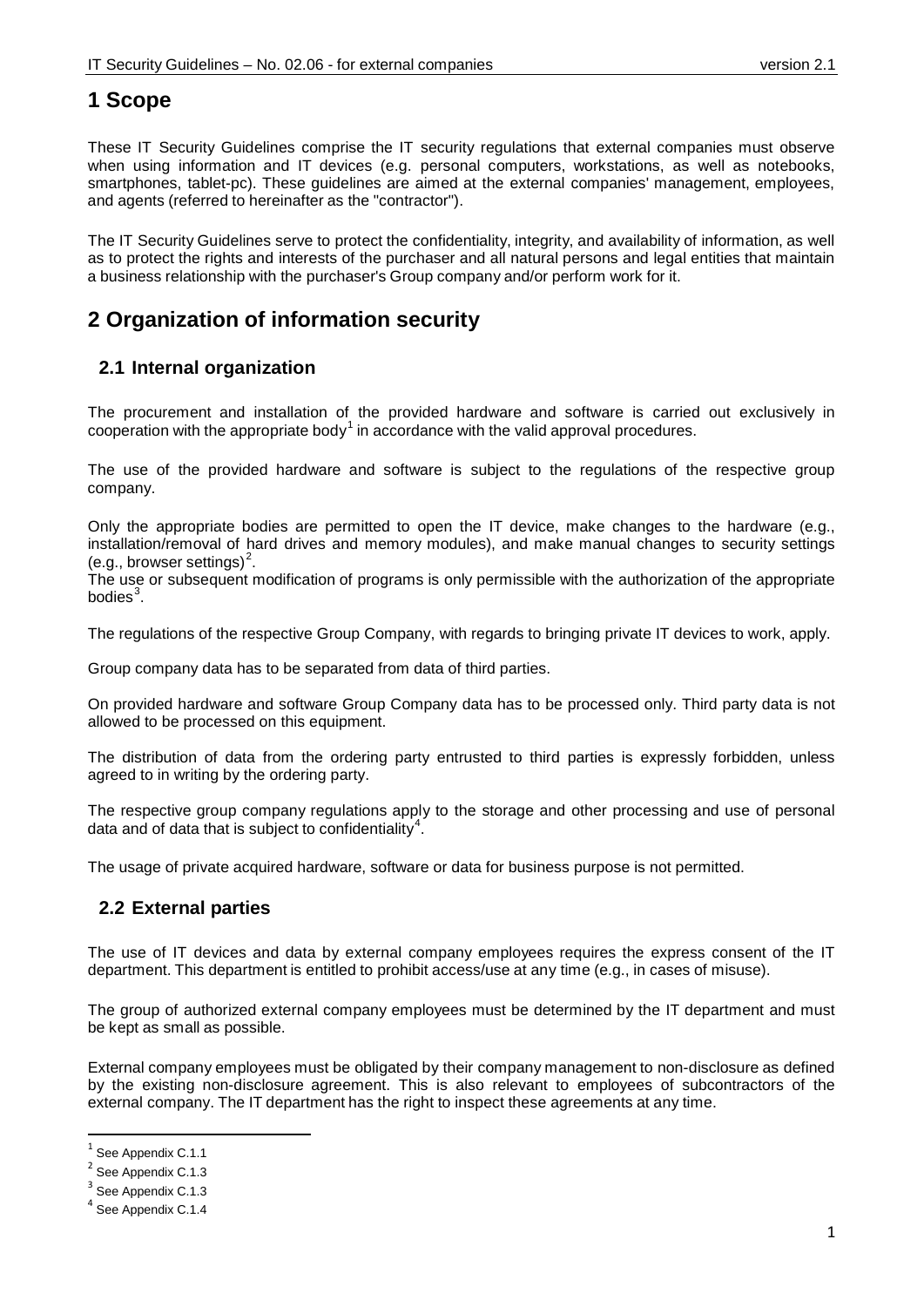The distribution of data to third parties is expressly prohibited unless the IT department gives approval.

# <span id="page-4-0"></span>**3 Asset Management**

## <span id="page-4-1"></span>**3.1 Classification guidelines**

The information owner is responsible for the classification of the information. He has to control the definition, the implementation and regular checks in order to match with the requirements of the classification (e.g. data access).

#### <span id="page-4-2"></span>**3.1.1 Confidentiality**

Information that is not intended for general use must only be made accessible to those who are authorized to access it.

The following steps for classifying information with regard to requirements for confidentiality are defined:

<span id="page-4-3"></span>

| <b>Classification</b> | <b>Definition</b>                                                                                                                                                                                                                                                                                                                                   |
|-----------------------|-----------------------------------------------------------------------------------------------------------------------------------------------------------------------------------------------------------------------------------------------------------------------------------------------------------------------------------------------------|
| <b>Public</b>         | Information that is not subject to any restrictions and is, for example, published by the<br>company in newspapers.                                                                                                                                                                                                                                 |
|                       | The public use of company information requires the approval of the appropriate<br>bodies <sup>5</sup> .                                                                                                                                                                                                                                             |
|                       | Examples: press releases, product catalog for customers                                                                                                                                                                                                                                                                                             |
| <b>Internal</b>       | Information that is intended for internal use only and not for the general public.                                                                                                                                                                                                                                                                  |
|                       | Loss of confidentiality may have economic consequences, albeit of a minor nature,<br>for example:                                                                                                                                                                                                                                                   |
|                       | No loss of customers<br>No effect on sales volume/turnover<br>Claims for damages by individual persons or organizations are unlikely<br>loss of knowhow and technical edge<br>no effects on public standing<br>business communication data (e.g. phone number, mail-address),<br>Examples:<br>occupational safety specifications, work regulations. |
| <b>Confidential</b>   | Information whose disclosure to unauthorized persons could jeopardize the<br>achieving of product and project objectives and must therefore only be made<br>accessible to a limited group of authorized persons.                                                                                                                                    |
|                       | Loss of confidentiality is likely to result in measurable economic consequences; for<br>example:                                                                                                                                                                                                                                                    |
|                       | Loss of customers<br>Decreased sales volume/turnover<br>$\bullet$<br>Claims for damages by individual persons or organizations<br>$\bullet$                                                                                                                                                                                                         |
|                       | Examples: personal data, budget plans, audit reports                                                                                                                                                                                                                                                                                                |

#### Table 1: Confidentiality of Information

<span id="page-4-4"></span> <sup>5</sup> See Appendix C.1.5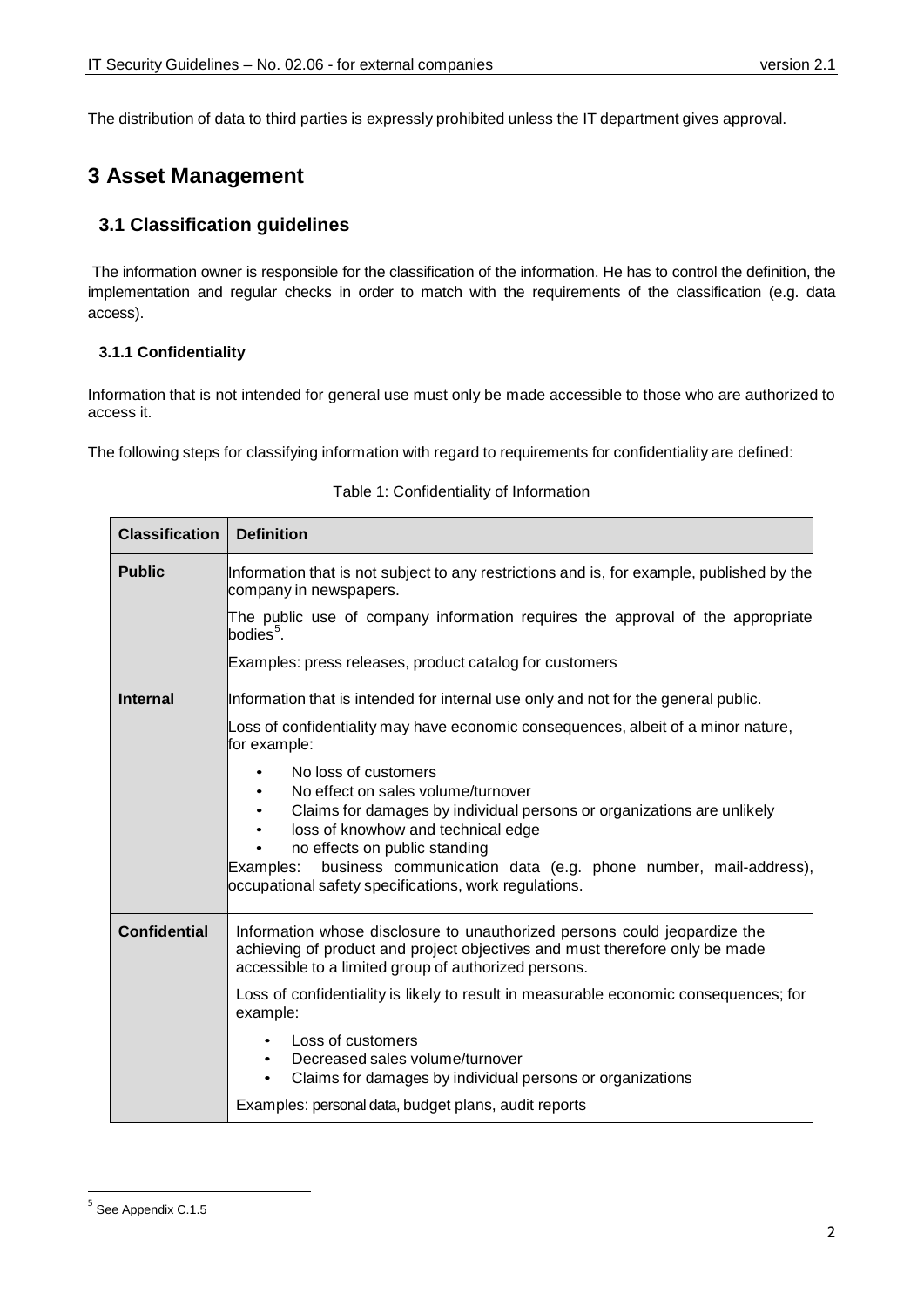| <b>Secret</b>                                                                                                                           | Information whose disclosure to unauthorized persons could seriously jeopardize the<br>achieving of company objectives and must therefore be subject to a highly restrictive<br>distribution list and strict controls. |
|-----------------------------------------------------------------------------------------------------------------------------------------|------------------------------------------------------------------------------------------------------------------------------------------------------------------------------------------------------------------------|
| Violation of confidentiality has considerable effects on the image/the appearance of<br>the company and/or economic consequences, e.g.: |                                                                                                                                                                                                                        |
|                                                                                                                                         | considerable loss of customers<br>sharp declines in sales figures/turnover<br>claims for damages by numerous persons or organizations<br>exclusion from certain markets<br>negative effects on public standing         |
|                                                                                                                                         | Examples: special types of personal data (e.g. health information), cycle plans,<br>management submissions.                                                                                                            |

### <span id="page-5-0"></span>**3.1.2 Integrity**

Error-free processing of information as well as protection against unauthorized changes must be ensured.

<span id="page-5-2"></span>The following steps for classifying information with regard to requirements for integrity are defined:

|  |  |  | Table 2: Integrity of Information |
|--|--|--|-----------------------------------|
|--|--|--|-----------------------------------|

<span id="page-5-1"></span>

| <b>Classification</b> | <b>Definition</b>                                                                                                                                                                                                                                                                                                                                                                                                                             |
|-----------------------|-----------------------------------------------------------------------------------------------------------------------------------------------------------------------------------------------------------------------------------------------------------------------------------------------------------------------------------------------------------------------------------------------------------------------------------------------|
| Low                   | A violation of integrity has no foreseeable impact on business activity or on the<br>image/appearance of the company.                                                                                                                                                                                                                                                                                                                         |
| <b>Medium</b>         | A violation of integrity has only a minor impact on business activity and/or the<br>image/appearance of the company.                                                                                                                                                                                                                                                                                                                          |
|                       | Economic consequences are possible, but minor in nature; for example:                                                                                                                                                                                                                                                                                                                                                                         |
|                       | No loss of customers<br>$\bullet$<br>No effect on sales volume/turnover<br>Minor delays in work processes<br>$\bullet$<br>Errors/faults do not affect work results (no production downtimes)<br>$\bullet$<br>Decisions are not negatively affected<br>$\bullet$<br>Claims for damages by individual persons or organizations are unlikely<br>$\bullet$<br>Examples: location plans, organizational changes, individual internal phone numbers |
| High                  | A violation of integrity has perceivable effects on business activity and/or on the<br>image/appearance of the company.                                                                                                                                                                                                                                                                                                                       |
|                       | Economic consequences are likely and measurable; for example:                                                                                                                                                                                                                                                                                                                                                                                 |
|                       | Loss of customers is likely<br>Decreased sales volume/turnover is likely<br>Significant delays in work processes<br>Errors/faults have a noticeable effect on work results (significant production<br>downtimes) or a few service processes fail<br>Decisions are negatively affected/incorrect decision-making is likely<br>Claims for damages by individual persons or organizations are likely                                             |
|                       | Examples: JIT orders, press releases, contents of Internet presentations, and data for<br>production control.                                                                                                                                                                                                                                                                                                                                 |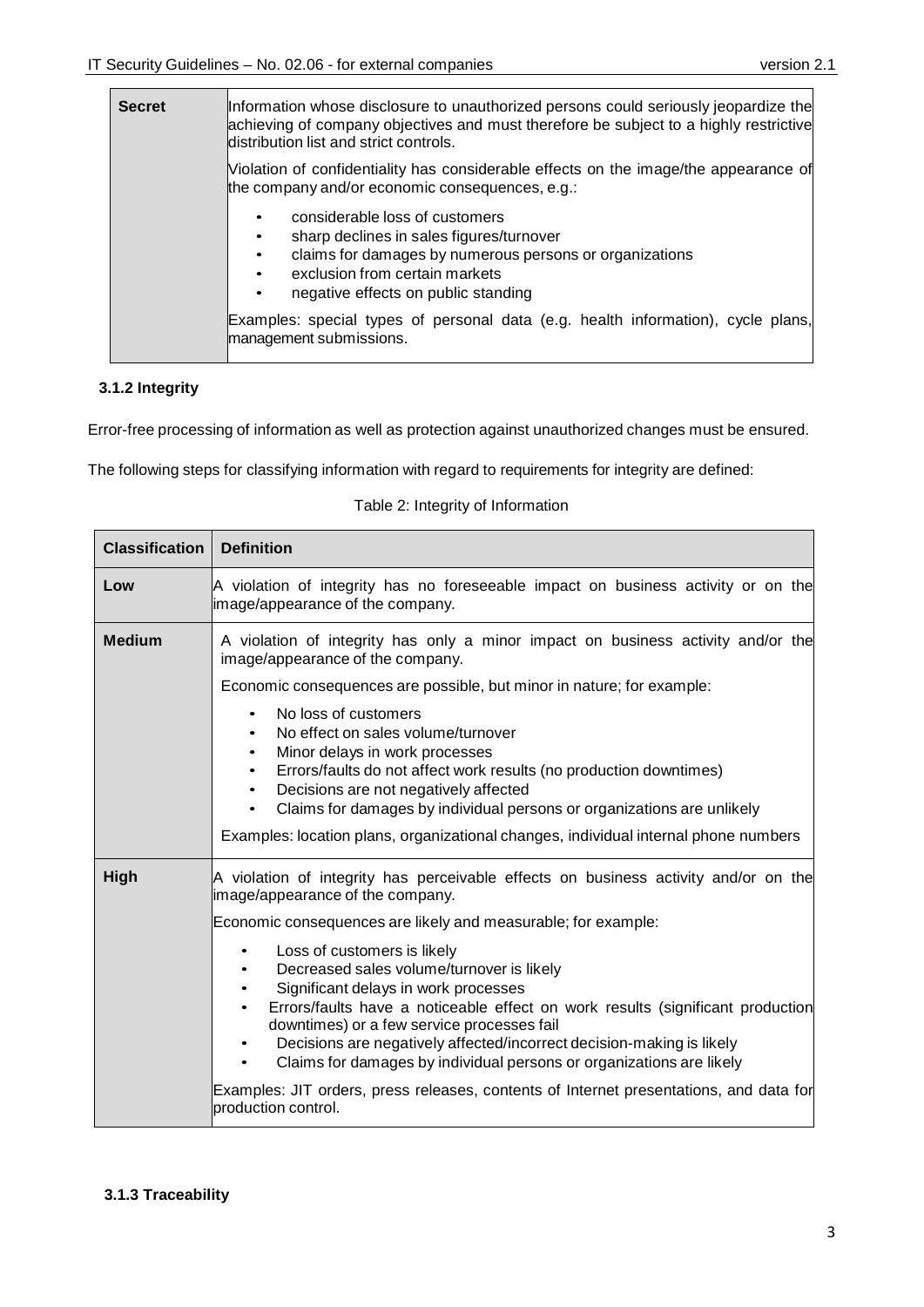Access to confidential information and the performance of transactions must be incontrovertible.

The following levels for the classification of information with regard to requirements for traceability are defined for this purpose:

<span id="page-6-1"></span>

| <b>Classification</b> | <b>Definition</b>                                                                                                                                                                           |
|-----------------------|---------------------------------------------------------------------------------------------------------------------------------------------------------------------------------------------|
| Low                   | There are no requirements for genuineness, verifiability, trustworthiness.                                                                                                                  |
| <b>Medium</b>         | For write access, it must be possible to determine the type of change made (adding,<br>deleting, modifying), the person(s) who made the change, and the time the change<br>were made.       |
| High                  | For write access, it must be possible to view the change made (including the status<br>before the change was made), the person(s) who made the change, and the time the<br>change was made. |
| <b>Very high</b>      | For read and write access, it must be possible to view the change made (including the<br>status before a change), the person(s) who made the change, and the time the<br>change was made.   |

#### Table 3: Traceability of Information

#### <span id="page-6-0"></span>**3.1.4 Availability**

Information must be made available within an agreed time frame.

The following steps for classifying information with regard to requirements for availability are defined:

#### Table 4: Availability of Information

<span id="page-6-2"></span>

| <b>Classification</b> | <b>Definition</b>                                                                                                                                                                                                                                            |
|-----------------------|--------------------------------------------------------------------------------------------------------------------------------------------------------------------------------------------------------------------------------------------------------------|
| Low                   | The availability of the IT system is less than 95 percent regarding failure or response<br>time without resulting in significant damage (financial or to the image of the company).<br>Example: Intranet application with general information for employees. |
| <b>Medium</b>         | The availability of the IT system is 95 percent regarding failure or response time.<br>After that, significant damages occur (financial or for the image of the company).<br>Example: Applicant portal                                                       |
| High                  | The availability of the IT system is less is 98 percent regarding failure or response<br>time, otherwise there is a threat of significant damage (financial or for the company<br>limage).<br>Examples: Payroll, bookkeeping                                 |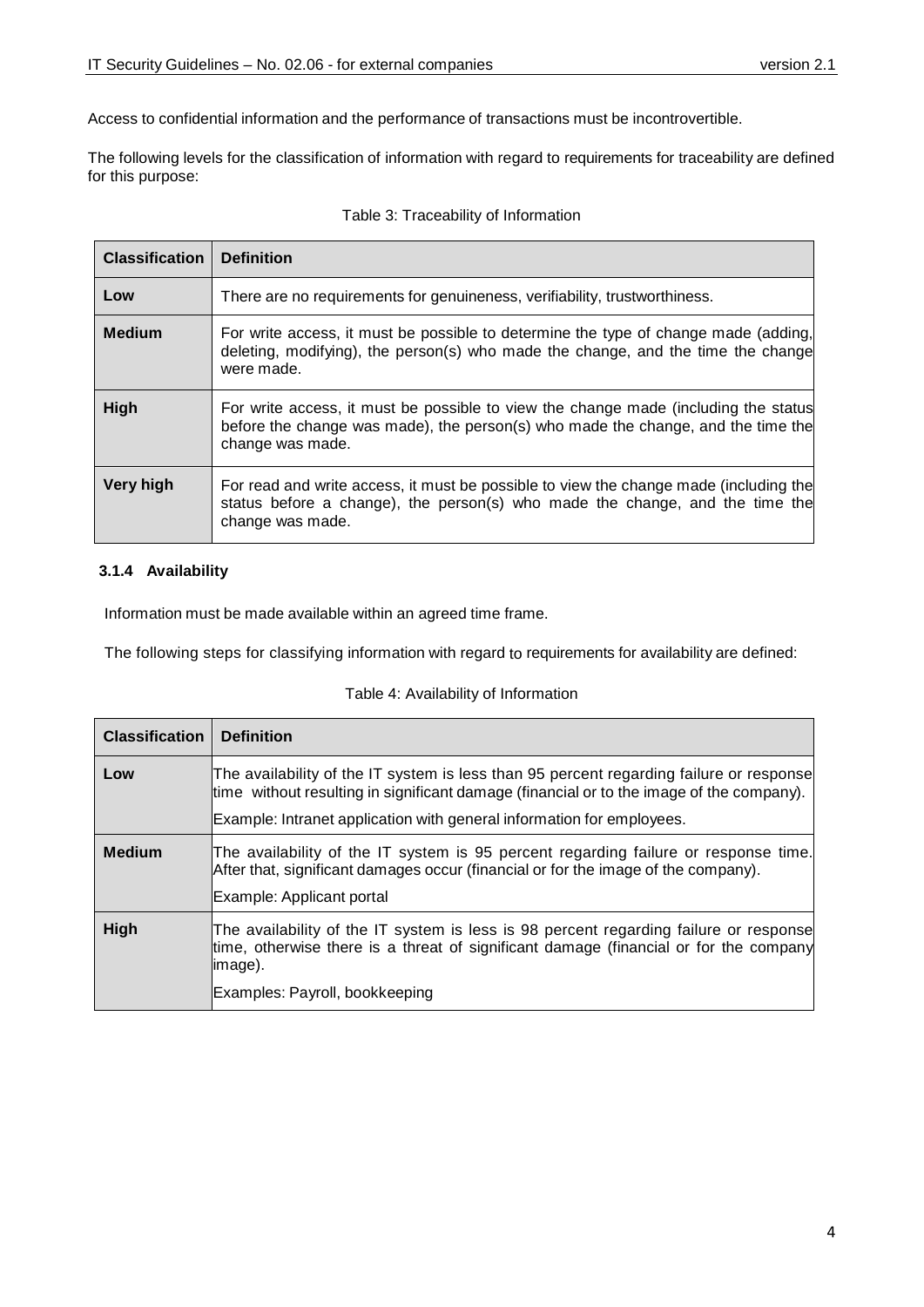| Very high | The availability of the IT system is 99 percent regarding failure or response time,<br>otherwise there is a threat of significant damage (financial or for the company image). |  |  |
|-----------|--------------------------------------------------------------------------------------------------------------------------------------------------------------------------------|--|--|
|           | Example: IT system, the failure of which results in an immediate production standstill.                                                                                        |  |  |
|           | Significant damage is, for example:                                                                                                                                            |  |  |
|           | Loss of customers<br>$\bullet$                                                                                                                                                 |  |  |
|           | Claims for damages by numerous individual persons or organizations or<br>$\bullet$<br>associations                                                                             |  |  |
|           | • Sharp declines in sales figures/turnover                                                                                                                                     |  |  |
|           | Exclusion from certain markets<br>$\bullet$                                                                                                                                    |  |  |
|           | • Faults/malfunctions have severe effects on work results and/or several service<br>processes fail (very high production downtimes).                                           |  |  |

## <span id="page-7-0"></span>**3.2 Information labeling and handling**

Information and programs may only be accessible to the group of persons authorized in each case. This is only permissible within the framework of the agreed task assignments and in compliance with pertinent regulations. The "need-to-know" restriction applies.

Information must be protected from unauthorized access during the entire life cycle corresponding to the respective confidentiality classification. The following regulations apply:

<span id="page-7-1"></span>

| <b>Classification</b> | <b>Requirements</b>                                                                                                                                                                                                                                                                                                                                                                                |  |  |
|-----------------------|----------------------------------------------------------------------------------------------------------------------------------------------------------------------------------------------------------------------------------------------------------------------------------------------------------------------------------------------------------------------------------------------------|--|--|
| <b>Public</b>         | Marking: none<br>Duplication and distribution: no restrictions<br>Storage: no restrictions<br>Deleting: no restrictions<br>٠<br>Disposal: no restrictions                                                                                                                                                                                                                                          |  |  |
| <b>Internal</b>       | Marking: none (or internal)<br>Duplication and distribution: only to authorized group employees and<br>٠<br>authorized third parties within the task or application area<br>Storage: protect against unauthorized access<br>$\bullet$<br>Deleting: use of delete functions present and/or made available on the<br>$\bullet$<br>system side<br>Disposal: proper disposal <sup>6</sup><br>$\bullet$ |  |  |

#### Table 5: Information labeling and handling

<span id="page-7-2"></span> <sup>6</sup> See Appendix C.1.7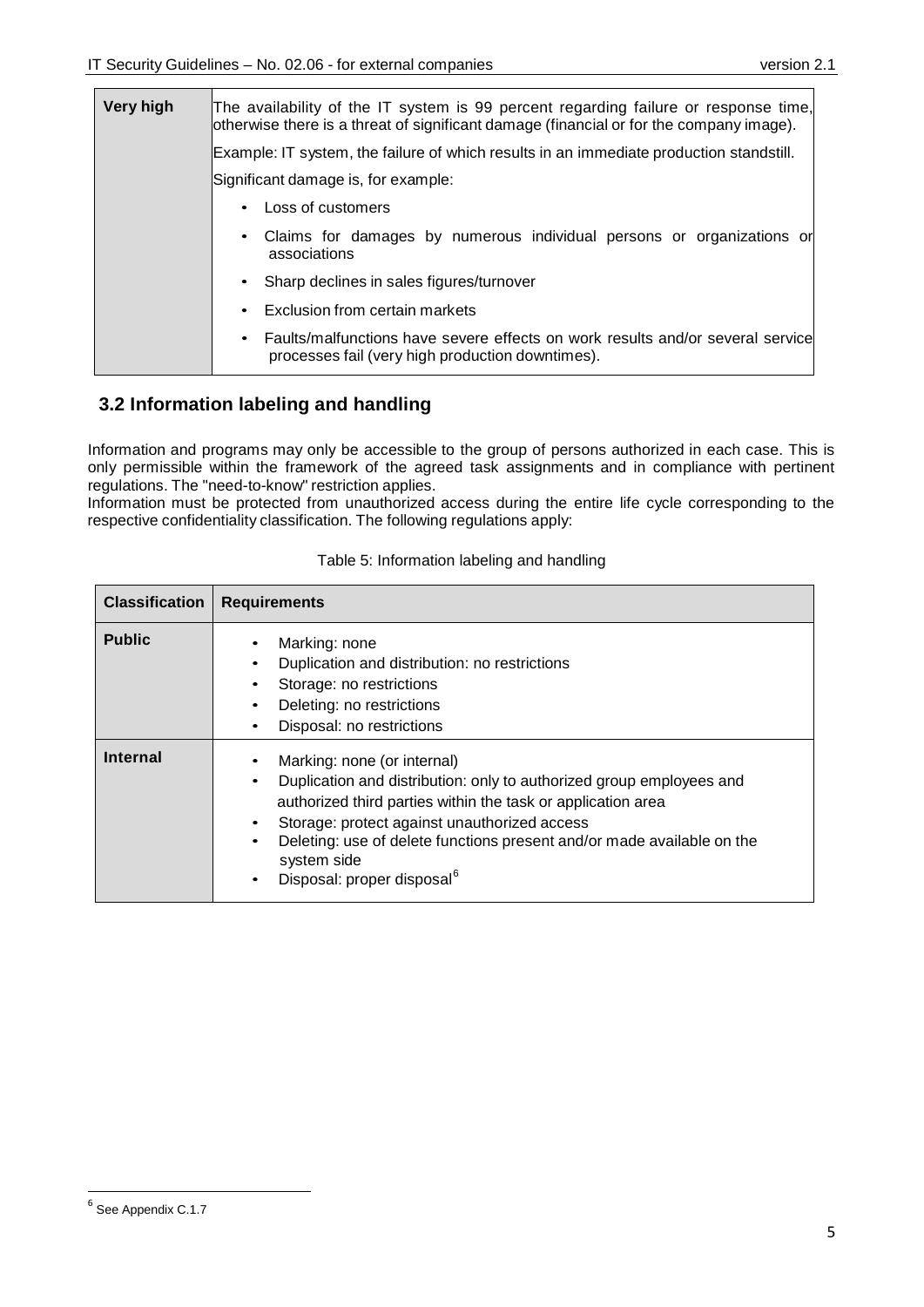| <b>Confidential</b> | Marking: "confidential." Marking on the first page of the document in electronic<br>and printed form<br>Duplication and distribution: Only to a limited range of authorized group<br>employees and authorized third parties within the task and application area.<br>The person distributing the information is responsible for using suitable<br>distribution routes, in order to protect the information and data from<br>unauthorized access and/or unauthorized overhearing (e.g., encrypted e-mail<br>communication).<br>Storage: only accessible to a limited range of authorized group employees<br>and authorized third parties within the task and application area (e.g., by<br>closed user groups). Suitable storage locations and/or storage media must be<br>used.<br>Deleting: data that are no longer needed must be deleted reliably by<br>overwriting<br>Disposal: proper disposal <sup>7</sup>                                                                                                                                                                                                                                                                                                                                                                                                                                                                |
|---------------------|---------------------------------------------------------------------------------------------------------------------------------------------------------------------------------------------------------------------------------------------------------------------------------------------------------------------------------------------------------------------------------------------------------------------------------------------------------------------------------------------------------------------------------------------------------------------------------------------------------------------------------------------------------------------------------------------------------------------------------------------------------------------------------------------------------------------------------------------------------------------------------------------------------------------------------------------------------------------------------------------------------------------------------------------------------------------------------------------------------------------------------------------------------------------------------------------------------------------------------------------------------------------------------------------------------------------------------------------------------------------------------|
| <b>Secret</b>       | Marking: "secret." Marking on each page of the document.<br>Duplication and distribution: Only to an extremely limited range (e.g., list of<br>$\bullet$<br>names) of authorized group employees and authorized third parties within<br>the task or application area after prior approval by the information owner. If<br>technical possible data has to be encrypted by using the current state of<br>technology. If it is not possible to use the current state of technology,<br>comparable security solutions have to be used. In addition, additional<br>technical or organizational protective measures must be examined (e.g.,<br>forwarding or printing prohibited). Suitable communication media must be<br>used in order to prevent listening in (e.g., encrypted video conference).<br>Storage: only accessible to an extremely limited range (e.g., list of names) of<br>$\bullet$<br>authorized group employees and authorized third parties within the task or<br>application area (e.g., by closed user groups). If technical possible data has<br>to be encrypted by using the current state of technology. If it is not possible to<br>use the current state of technology, comparable security solutions have to be<br>used<br>Deleting: data that are no longer needed must be deleted reliably by<br>overwriting.<br>Disposal: proper disposal <sup>8</sup> |

The author of the information is responsible for its marking.

If information is not marked, this must be treated as "internal."

The regulations for handling information (marking, duplication, distribution, storage, deleting, disposal) also apply to IT systems (e.g., for databases, backup media).

The classification of information regarding integrity, verifiability, and availability is used mainly for derivation of security requirements for information systems that process this information.(see "IT Security Guidelines for Developers", chapter "Security requirements of information systems").

## <span id="page-8-0"></span>**4 Human resources security**

A user ID that is no longer needed or access authorization that is no longer needed must be reported promptly by the respective user to the appropriate OUs, so that the corresponding Blocking/Deletion can occur.

Identification media that are no longer needed (e.g., SmartCards, SecurID cards) must be returned immediately to the responsible OU.

The loss of IT devices or media for authentication purposes by users has to be immediately reported to the

<span id="page-8-2"></span> <sup>7</sup> See Appendix C.1.7

<span id="page-8-1"></span><sup>8</sup> See Appendix C.1.7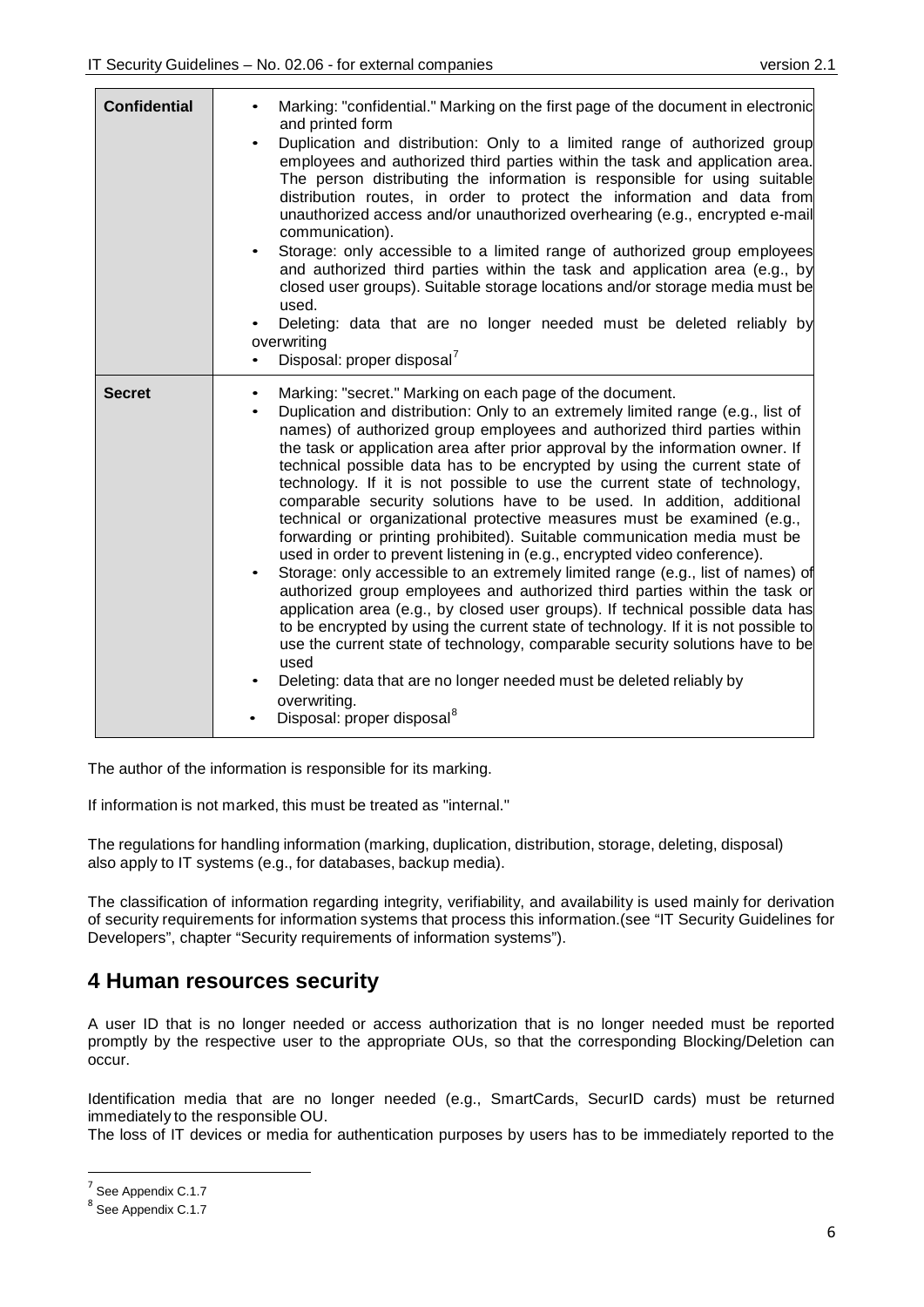appropriate bodies.

# <span id="page-9-0"></span>**5 Physical and environmental security**

The provided devices must be handled correctly and protected from loss or unauthorized modification.

The manufacturer's regulations on the protection of devices must be complied with.

IT devices that store or process confidential or secret data must be set up in such a way that the risk of unauthorized viewing by unauthorized persons is minimized.

Devices provided by the IT department (e.g., laptops, cellular phones) may only be taken outside of the plant with the approval of that department.

## <span id="page-9-1"></span>**6 Communications and operations management**

#### <span id="page-9-2"></span>**6.1 Protection against malicious and mobile code**

IT devices and data storage devices that are suspected of being infected with malware must not be used any further. The appropriate bodies<sup>[9](#page-8-2)</sup> must be informed immediately.

### <span id="page-9-3"></span>**6.2 Backup**

Data must be stored on the assigned networks and not on the local hard drive, since a central and automatic data backup is only ensured on the network.

The user himself/herself is responsible for backing up data that are not stored on central network storage (e.g. local hard disks, mobile data storage devices).

## <span id="page-9-4"></span>**6.3 Media handling**

Data carriers (e.g., CDs, DVD, USB sticks, hard drives) must be secured against loss, destruction, and mixups, as well as against access by unauthorized parties.

Data carriers that are no longer needed must be sent to secure disposal<sup>[10](#page-9-6)</sup>.

## <span id="page-9-5"></span>**6.4 Exchange of information**

During all discussions of confidential or secret information, including telephone calls, it must be ensured that these can not be overheard without authorization.

External fax numbers and e-mail addresses must be taken from current communication directories or requested from the recipient to prevent data from being transferred incorrectly.

Before a fax transmission of confidential data, the transmission must be reported to the communication partner by phone. After the transmission, proper receipt of the fax must be confirmed by phone. After transmission the fax receipt has to be removed from the fax device by the sender.

It must be ensured that all necessary and suitable precautions are taken (e.g., encryption) that protect from access, modification, and deletion of the information by unauthorized parties during transport (this includes family and friends).

During transport of portable computer devices and data carriers beyond the plant boundaries, the

<sup>&</sup>lt;sup>9</sup> See Appendix C.1.8

<span id="page-9-6"></span><sup>&</sup>lt;sup>10</sup> See Appendix C.1.7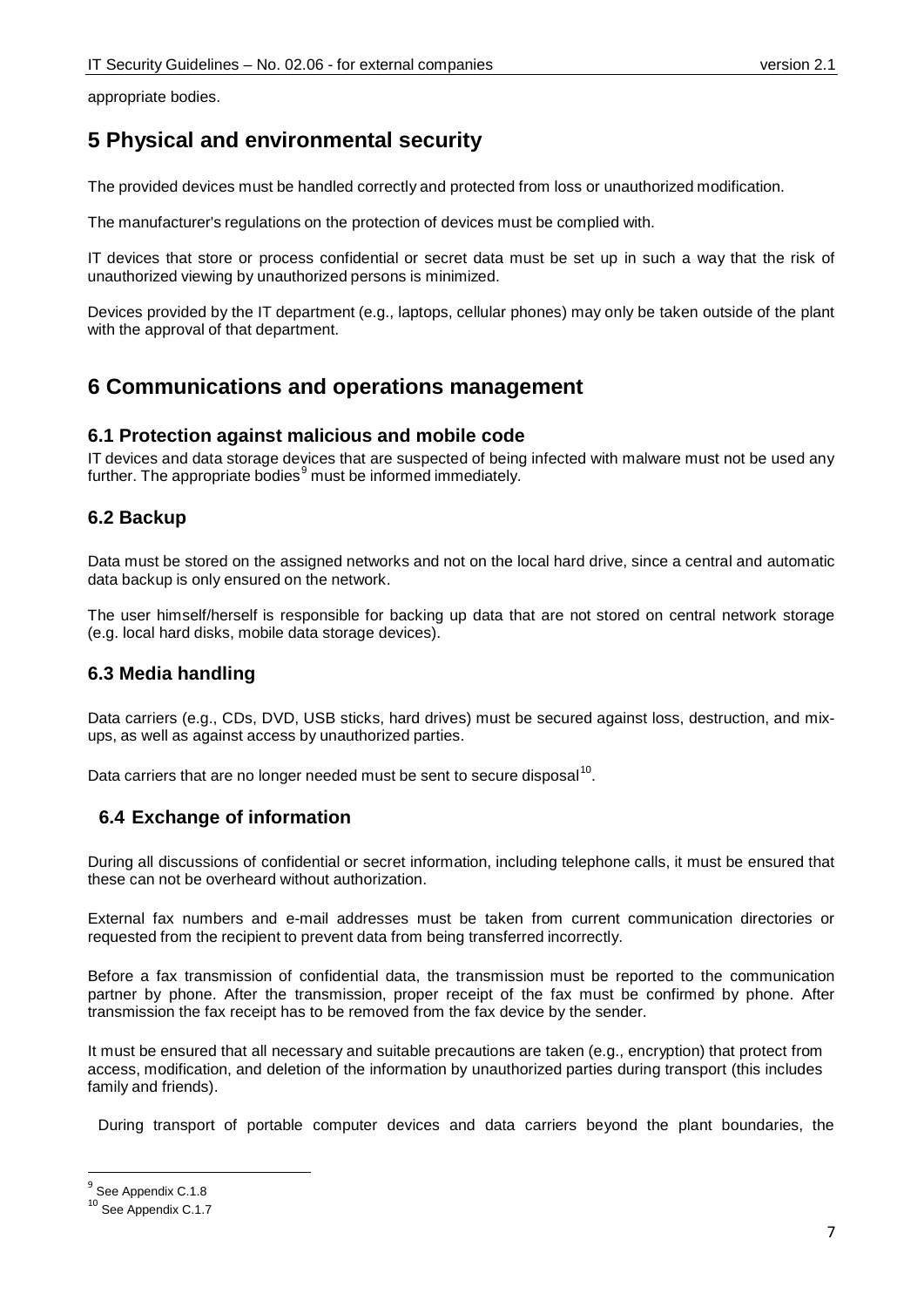regulations and operating agreements of the respective group company<sup>[11](#page-9-6)</sup> must be complied.

As the originator of an e-mail, the author is responsible for the content and distribution, the receiver for further processing and further distribution of an e-mail.

The creation and sending of chain letters is not permissible.

# <span id="page-10-0"></span>**7 Access control**

#### <span id="page-10-1"></span>**7.1 Business requirements for access control**

The use of a user I.D. other than one's own is not permitted.

The distribution of identification media (e.g., smartcards, SecurID cards) is not permitted.

The disclosure to a third party of the password or PIN for a user ID assigned for personal use (so-called "personal user ID) is not permitted.

The re-use of personal user IDs by different persons (e.g., training participants, trainees, graduate students) is permissible, if the following measures are complied with:

- The assignment of user IDs must be managed by a responsible person. This person must maintain a written record of who used which user ID and when. This record must be stored by this person.
- The assumption of a user ID must be confirmed in writing by the respective user. The confirmation is stored by the person responsible for the user ID.
- During receipt of the user ID the password must be changed by the respective user into a password only known to him/her.
- During return of the respective user ID, the password must be changed by the responsible person to a password known only to him/her.
- The company-specific archiving periods must be complied with for archiving the verifications.

On principle, user IDs that can be used simultaneously by several persons (so-called "group IDs") are not permissible unless exclusively applications can be called up with this user ID that have a separate user management including a personal authentication or only allow read access.

## <span id="page-10-2"></span>**7.2 User responsibilities**

During the password specification, the following minimum requirements must be complied with:

- At least an 8-digit combination of at least 3 out of the following 4 criteria:
	- o upper case letters
	- o lower case letters
	- o numbers
	- o special characters

In particular, no trivial combinations (e.g., "AAAAAAAA") or aspects of the personal environment (e.g., name, birth date) must be used.

During creation of passwords for windows logon at least a10-digit combination is required following at least 3 out of the 4 criteria listed above. This might be memotechnic verse (e.g. "Secure-is-great!") or also abbreviations and [falsifications](http://dict.tu-chemnitz.de/english-german/falsification.html) of memotechnix verses (e.g. memotechnic verse: "In the morning I get up early and brush my tooth's". comes to password: "Itm1guEabmT"). (Do not use the listed examples as your own passwords.)

<span id="page-10-3"></span>During creation of PINs for identification media (e.g., SmartCards, SecurID cards), the following minimum requirements must be complied with:

• At least a 4-digit combination of numbers must be used for SecurID cards must be used and at

<sup>&</sup>lt;sup>11</sup> See Appendix C.1.8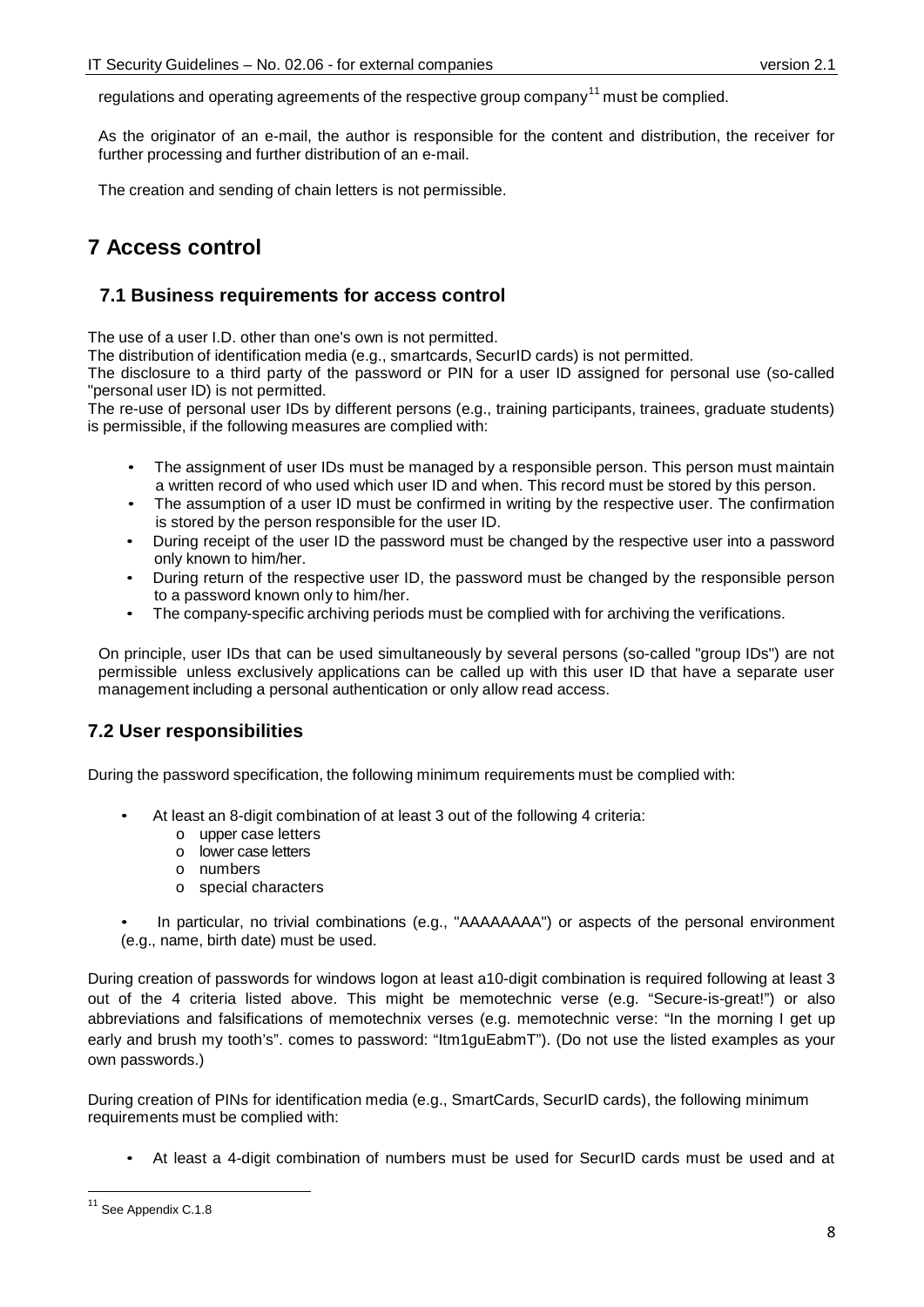least a minim 6-digit combination of numbers for other media (e.g., SmartCards). In particular, no trivial combinations (e.g., "111111") or aspects of the personal environment (e.g., birth date) must be used.

The following minimum requirements for handling personal passwords and/or PINs (called passwords in the following) must be complied with:

- Passwords must only be stored with secure encryption.
- The password must be changed at first use and then at least every 90 days.
- The password must be changed immediately if there is a suspicion that it is known to a third party.
- Spying out passwords is not permissible.
- If passwords must be stored in a written form, they must be stored by the employee in a sealed envelope at a suitable location (protected against access that is not allowed (e.g., safe) and updated each time the password is changed. The sealed envelope must be signed by the respective employee. The persons authorized to open the envelope must be listed on it by name. In exceptional cases (e.g., in the case of illness) it may be necessary to use the stored password. This must be done according to the "two-man rule." Each opening must be documented and reported to the employee. After each opening, the employee must change the password promptly and store it again. System technical implementations are possible as long as they match with these requirements.

When leaving the system during ongoing operation (e.g., break, meeting), the user must activate a system lock (e.g., password-protected screen saver).

Employees who use their multifunction badge to log on to IT systems must remove the badge from the reader when leaving the system.

### <span id="page-11-0"></span>**7.3 Network and access control**

#### <span id="page-11-1"></span>**7.3.1 Policy on use of network services**

An IT device provided by the principal must only be connected to networks outside the company (e.g., hot spot, private WLAN) if this is done to set up a connection with the Group network.

#### <span id="page-11-2"></span>**7.3.2 Equipment identification in networks**

The connection of communication devices to the internal network (Intranet) is only permitted if these are made available by the Group or by companies in which the Group or one of its companies is a majority shareholder.

Each mobile system or IT device must be encrypted by the current state of technology using hardware or software provided that an approved encryption software is given by the appropriate bodies.

Mobile IT devices must be physically protected against theft; they must not be left open unattended.

- If the portable IT device is unattendedly stored in a motor vehicle, the IT device must not be visible from the outside.
- On plane and train trips, a mobile IT device must be transported in hand-held luggage.

Before travel abroad, the country-specific regulations for use of security technologies (e.g., encryption) Must be noted.

## <span id="page-11-3"></span>**8 Information-security incident management**

IT security events (e.g., malfunctions that occur, violations of the IT security regulation) must be reported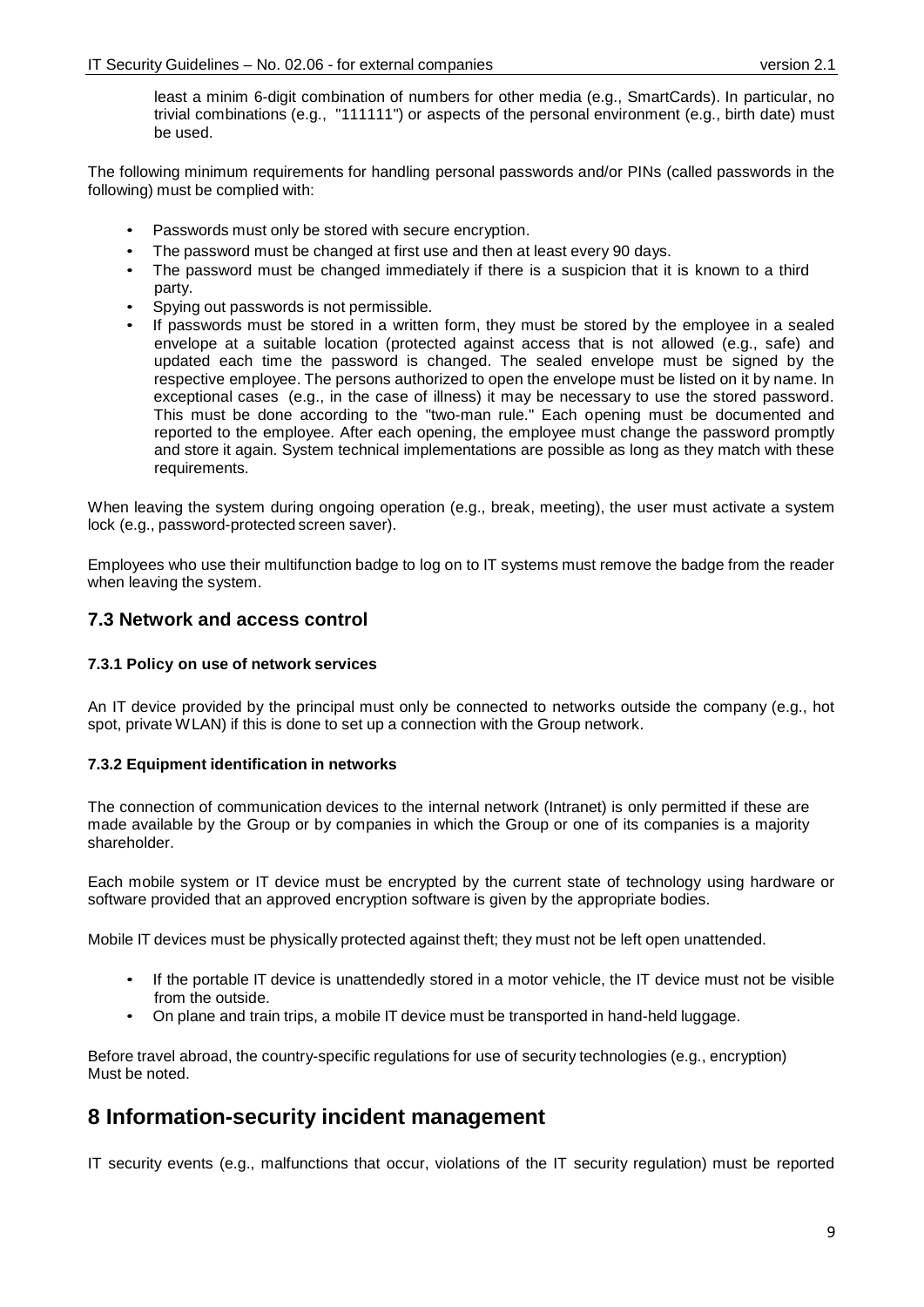<span id="page-12-8"></span>immediately to the appropriate  $OU^{12}$  $OU^{12}$  $OU^{12}$ .

Suspected vulnerabilities and weak points of IT systems must be reported to the responsible OUs<sup>[13](#page-12-2)</sup>. Testing of vulnerabilities and weak points must be performed by the appropriate  $OUs<sup>14</sup>$  $OUs<sup>14</sup>$  $OUs<sup>14</sup>$ 

# <span id="page-12-0"></span>**9 Compliance**

Intellectual property rights (e.g., copyrights for software, documents, and other image material, rights to drafts, trademarks, patents, and source code licenses) must be protected.

In particular, the use of unlicensed software (pirate copies) is prohibited as per the legal provisions in effect. License software is subject to legal provisions for copyright protection (e.g., the reproduction of software, except for backup and archiving purposes, represents an infringement of copyright.) Infringements of these provisions may lead to penal measures as well as injunctive relief and damage claims<sup>[15](#page-12-4)</sup>.

License software must only be used for the agreed purpose and exclusively in compliance with existing provisions and the license agreements entered into with the manufacturer.

The respective national laws and regulations for data protection<sup>[16](#page-12-5)</sup> must be complied with.

Contractors must be obligated by the business management of the partner company to comply with the legal requirements concerning data protection<sup>17</sup>.

# <span id="page-12-1"></span>**10 Responsibility**

Violations of the security guidelines must be checked individually as per applicable operational and legal regulations and agreements and punished appropriately.

Deviations from these security guidelines that reduce the security level are only permissible in agreement with the appropriate  $OUs^{18}$  $OUs^{18}$  $OUs^{18}$  and only permissible with time limits.

<span id="page-12-4"></span><sup>15</sup> See Appendix C.1.10

<sup>&</sup>lt;sup>12</sup> See Appendix C.1.7

<span id="page-12-2"></span><sup>&</sup>lt;sup>13</sup> See Appendix C.1.8

<span id="page-12-3"></span><sup>&</sup>lt;sup>14</sup> See Appendix C.1.9

<span id="page-12-5"></span><sup>&</sup>lt;sup>16</sup> See Appendix C.1.11

<span id="page-12-6"></span><sup>&</sup>lt;sup>17</sup> See Appendix C.1.11

<span id="page-12-7"></span><sup>&</sup>lt;sup>18</sup> See Appendix C.1.12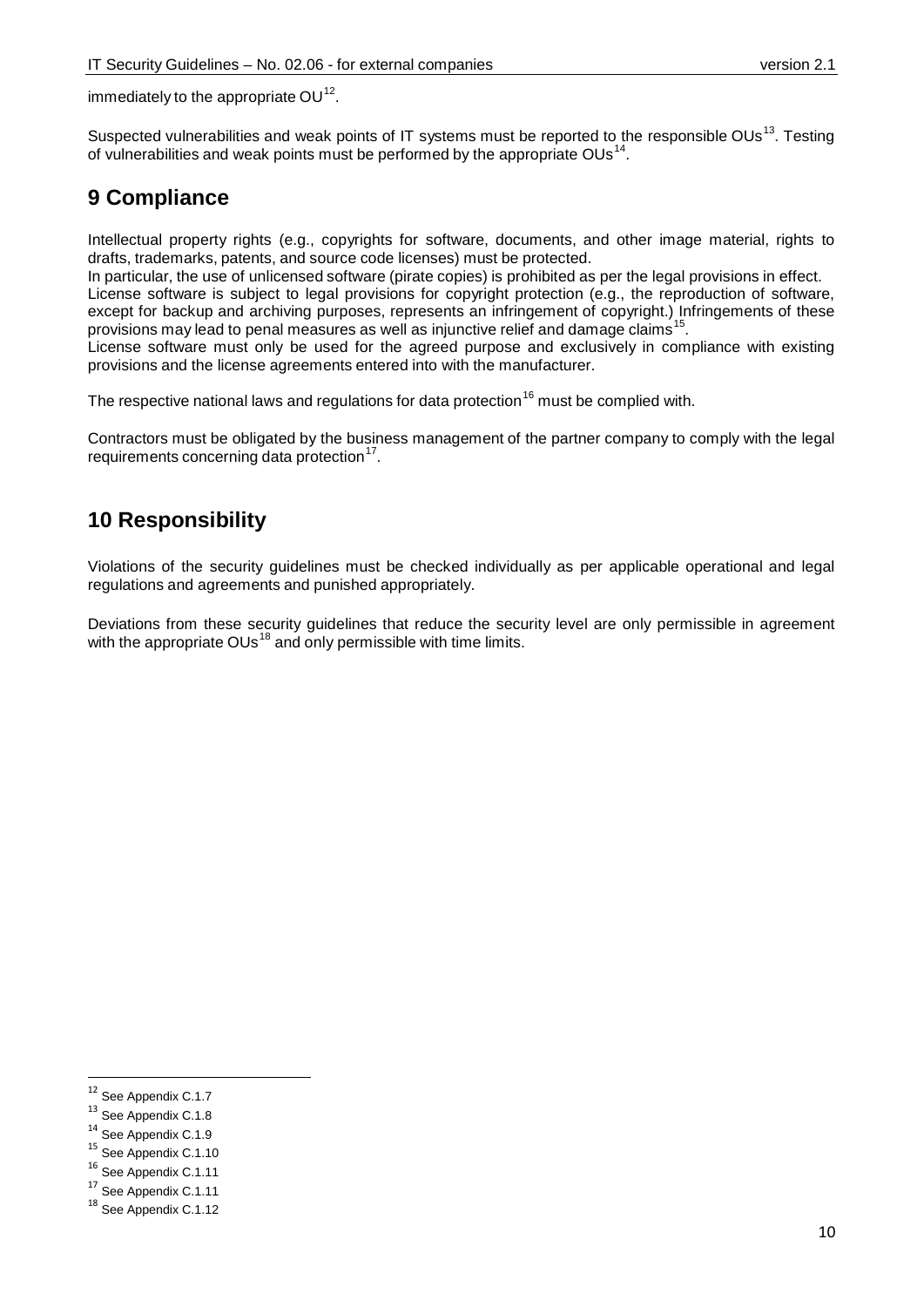# <span id="page-13-0"></span>**Appendix**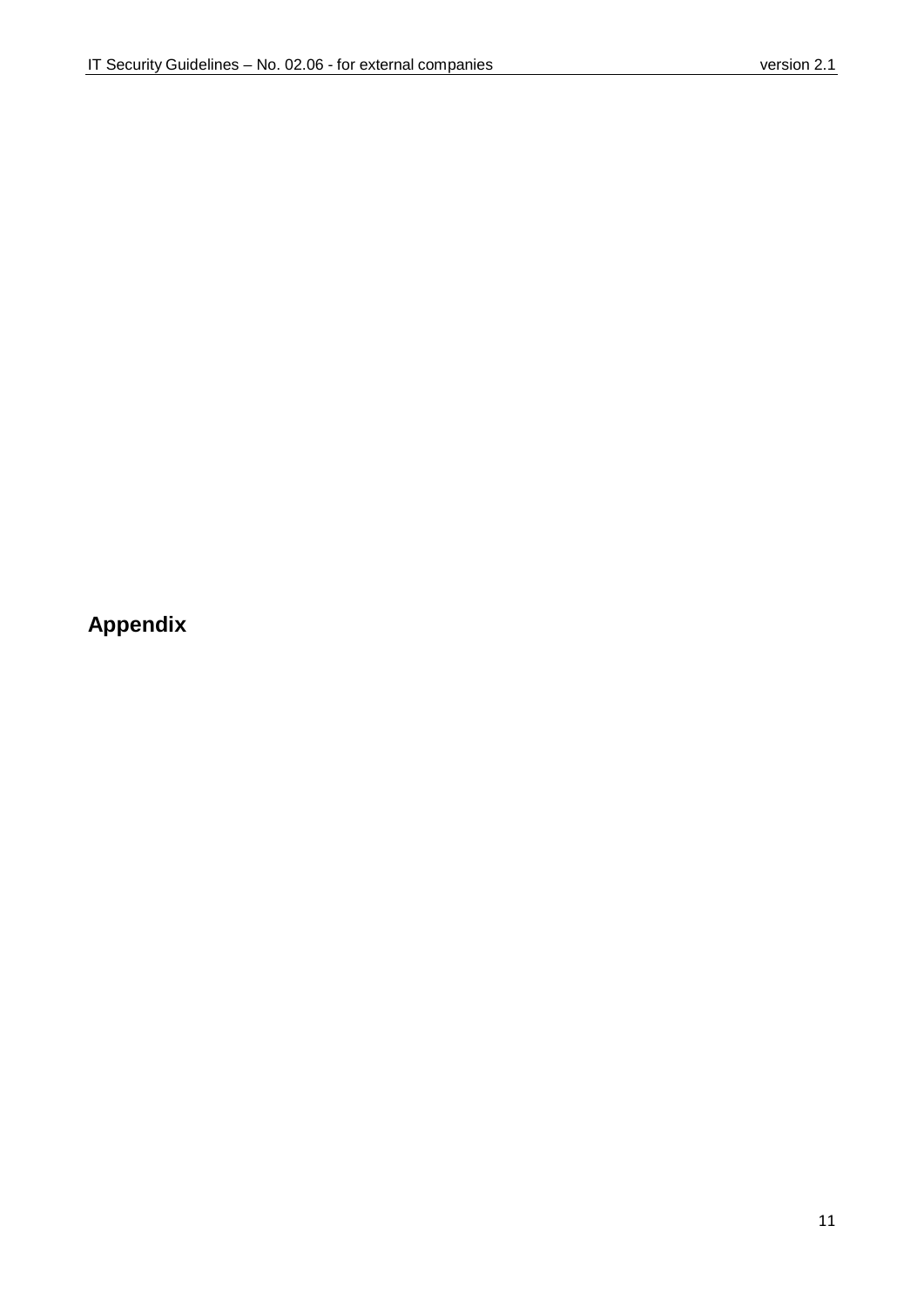# <span id="page-14-0"></span>**A General**

## <span id="page-14-1"></span>**A.1 Other Applicable Documents**

## <span id="page-14-2"></span>**A.2 Attachments**

#### Attachment 1 Feedback Form

The feedback form for suggestions concerning regulations can be downloaded from Volkswagen Autoeuropa intranet in Security IT page, "Outros Documentos" zone.

The feedback form must be completed as follows:

- Columns 2 to 6 must be completed for every proposed change. Changes for which not all of columns 2 to 6 have been completed will be automatically declined without further examination.
- Column 3: The following comment types are possible: g=general, f=technical, r=editorial
- Column 4: Please insert previous text, table or image
- Column 5: Please insert the fully reformulated text, modified table or modified image
- Column 6: Please give as detailed reasons as possible for the desired change.
- Sent the form to: [autoeuropa.itsecurity@volkswagen.pt](mailto:autoeuropa.itsecurity@volkswagen.pt)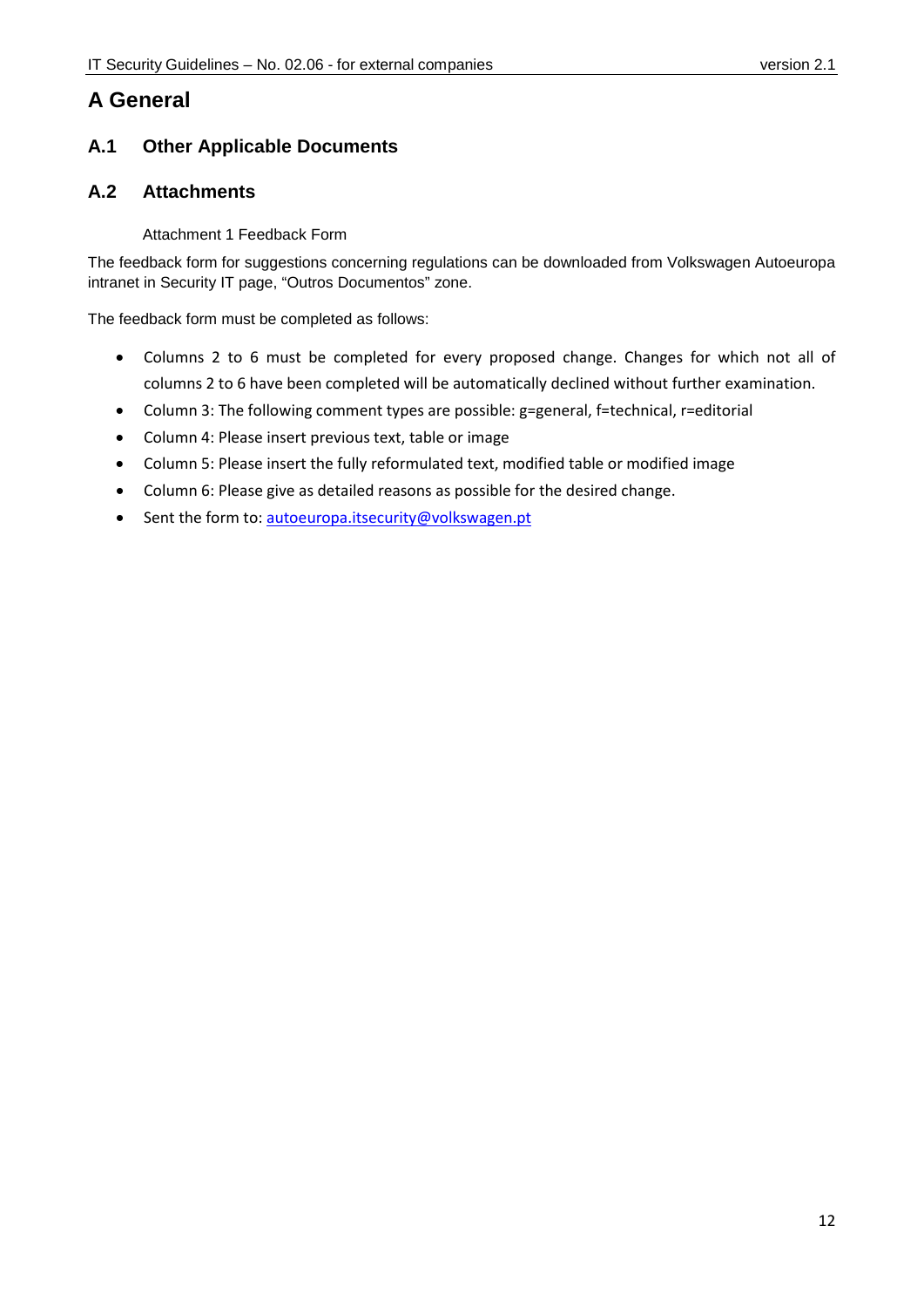# Feedback-Template

| Regulation: <title></title>   |  |
|-------------------------------|--|
| Version: <0.0-XXX.00>         |  |
| Name, First name:             |  |
| <b>Function:</b>              |  |
| Organizational Unit/ Company: |  |
| Contact (e.g. email, phone):  |  |

|                                      |                                            |                               |                                                  | 5.                                                             | 6.                            |                                                                                |
|--------------------------------------|--------------------------------------------|-------------------------------|--------------------------------------------------|----------------------------------------------------------------|-------------------------------|--------------------------------------------------------------------------------|
| No.<br>(please<br>do not<br>fill in) | Chapter/<br>Subchapter/<br><b>Appendix</b> | <b>Comment</b><br><b>Type</b> | current text/<br>current image/<br>current table | Change:<br>proposed text/<br>proposed image/<br>proposed table | <b>Explanation for Change</b> | <b>Acception?</b><br>yes/no<br><b>Explanation</b><br>(please do not<br>fillin) |
|                                      |                                            |                               |                                                  |                                                                |                               |                                                                                |
|                                      |                                            |                               |                                                  |                                                                |                               |                                                                                |
|                                      |                                            |                               |                                                  |                                                                |                               |                                                                                |
|                                      |                                            |                               |                                                  |                                                                |                               |                                                                                |

Please use columns 2 to 6 for your proposed changes. If columns 2 to 6 are not fully filled in, the proposal will not be processed.

Please send the filled in template to: autoeuropa.itsecurity@volkswagen.pt

Notation: Column 3 (Comment Type): g=general, f=techrical, r=editorial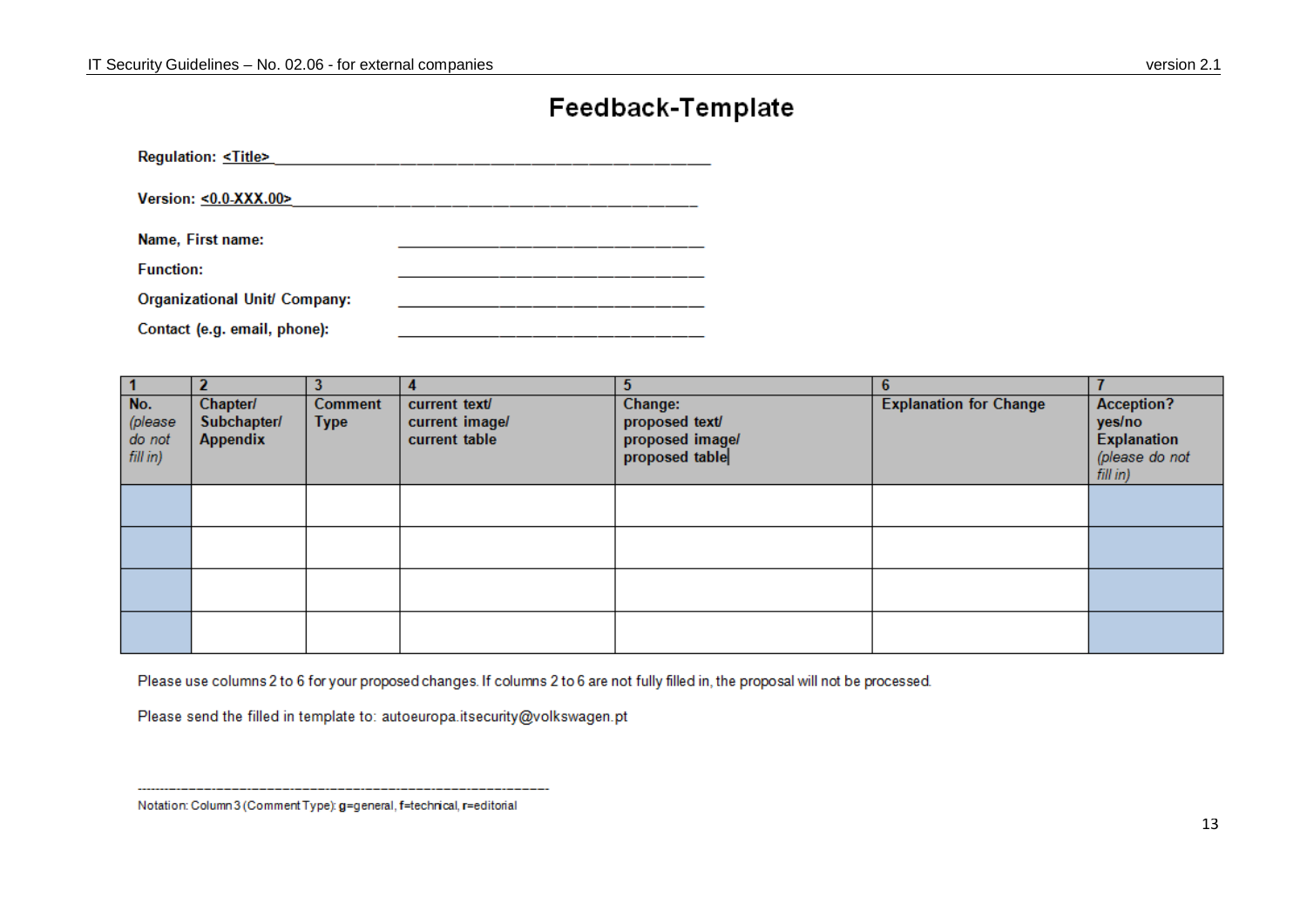## <span id="page-16-0"></span>**A.3 Abbreviations and Definitions**

| Abr. / Expression | <b>Definition</b> |
|-------------------|-------------------|
|                   |                   |
|                   |                   |

## <span id="page-16-1"></span>**A.4 Validity**

This IT Security Regulation enters into force immediately after publication.

Next revision: 30.05.2017

## <span id="page-16-2"></span>**A.5 Document History**

| <b>Version</b> | <b>Name</b> | <b>Area/function</b> | <b>Date</b>       | <b>Comment</b>                    | <b>Signature</b><br>(Digital)                                                                                                                                                                                                                 |
|----------------|-------------|----------------------|-------------------|-----------------------------------|-----------------------------------------------------------------------------------------------------------------------------------------------------------------------------------------------------------------------------------------------|
| 1.0            | Nuno Branco | <b>IT/CISO</b>       | <b>April 2013</b> | Version published                 |                                                                                                                                                                                                                                               |
| 2.0            | Nuno Branco | <b>IT/CISO</b>       | May 2013          | Version reviewed<br>and published |                                                                                                                                                                                                                                               |
| 2.1            | Nuno Branco | <b>IT/CISO</b>       | May 2015          | Version reviewed<br>and published | <b>Branco Nuno</b><br>Digitally signed by Branco<br>Nuno Miquel VWPKI<br>DCE2E734EDEA6560<br>Miquel VWPKI<br>DN: dc=vwg. cn=Branco Nuno<br>Miguel VWPKI<br>DCF2F734EDE<br>DCE2E734EDEA6560<br>Date: 2015.05.18 14:39:14<br>A6560<br>$+01,00,$ |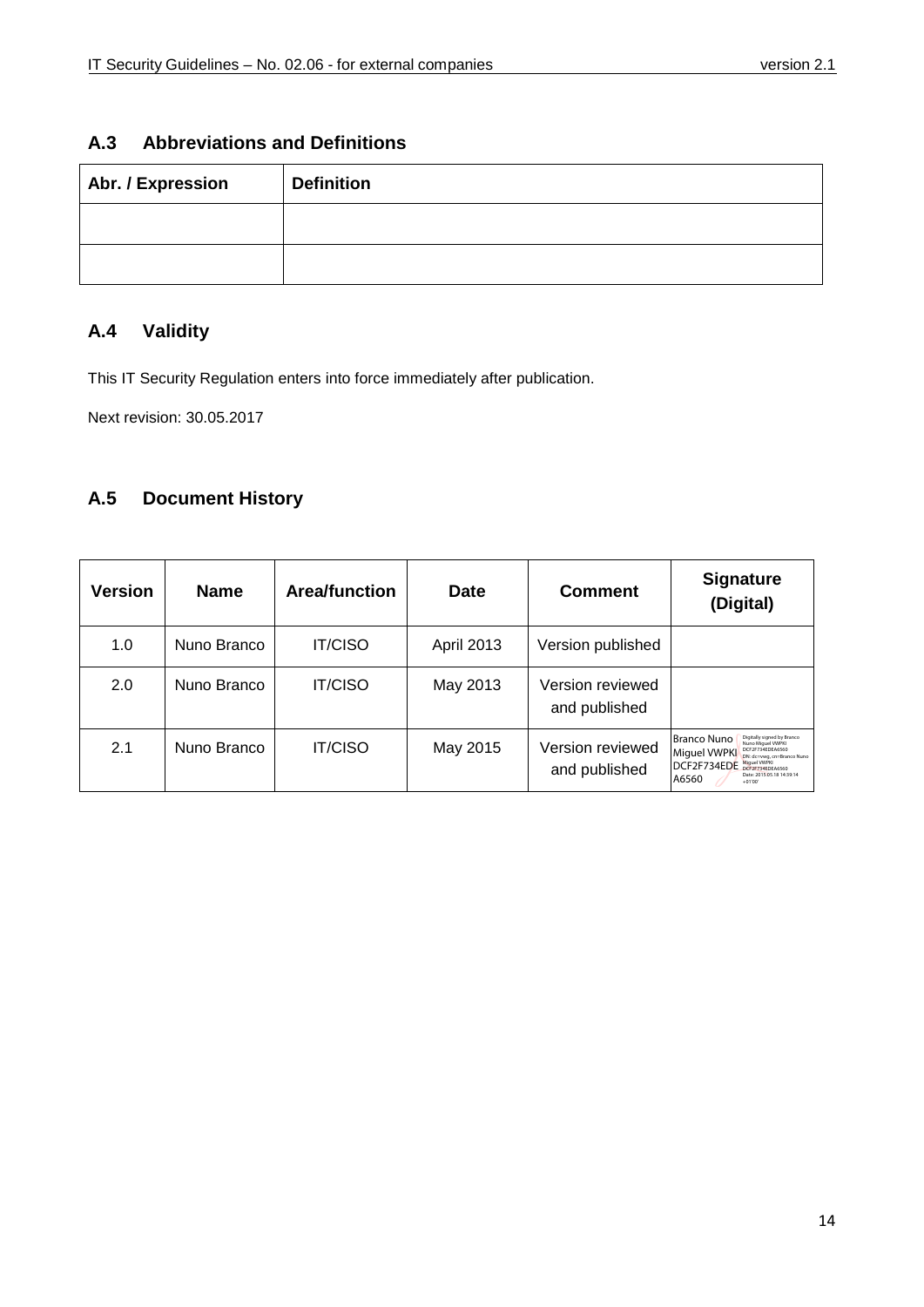# **B Implementation Checklist**

Table 6: Implementation Checklist

| <b>Regulation</b><br>No.                                    | <b>Chapter</b> | <b>Description</b> | <b>Reasons for non-implementation</b> | Date, Responsible Person |  |
|-------------------------------------------------------------|----------------|--------------------|---------------------------------------|--------------------------|--|
|                                                             |                |                    |                                       |                          |  |
|                                                             |                |                    |                                       |                          |  |
|                                                             |                |                    |                                       |                          |  |
|                                                             |                |                    |                                       |                          |  |
|                                                             |                |                    |                                       |                          |  |
|                                                             |                |                    |                                       |                          |  |
|                                                             |                |                    |                                       |                          |  |
|                                                             |                |                    |                                       |                          |  |
| Implementation status <sup>19</sup> of the regulation in %: |                |                    |                                       |                          |  |

<span id="page-17-0"></span> $19$  The implementation status of the regulation is calculated by the number of chapters which are implemented and listed in the implementation checklist divided through the total number of chapters listed in the implementation checklist multiplied by 100.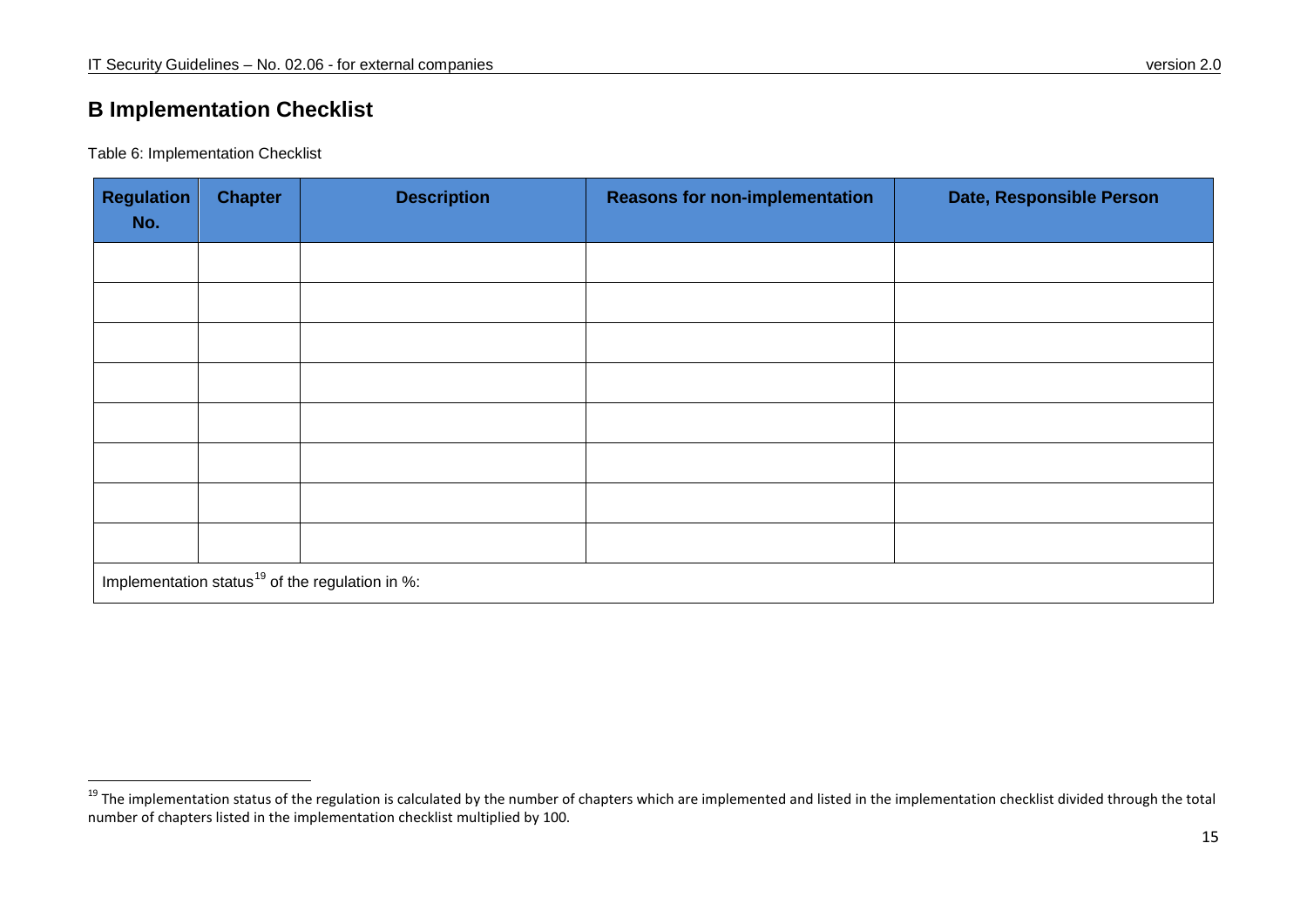# <span id="page-18-0"></span>**C Company-Specific characteristics**

#### C.1.1 IT Department.

C.1.2 Each contractor is responsible for ensuring the proper use of information, programs, and IT devices only for company purposes and within the scope of the respective assignment.

The sending of data containing non-business content is not permitted.

The use of the Internet for private purposes is only permitted within the framework of the existing company regulations.

The use of company-owned software and data on private IT devices is not permitted.

The use of private software and data on IT devices provided by the company is not permitted.

#### C.1.3 IT Department.

C.1.4 IT Security Guidelines - Nº 02.02 - for employees. Further details are regulated in: Organizational Instruction no. 50 "Protection of personal data"

<http://kdos01.wob.vw.vwg/OR/doo2/ORL50/ORL50Uebersicht.htm> including appendix:

- 1 Process responsibility and other applicable documents
- 2 Information on data protection and obligation to data secrecy
- 3 Decentralized processing of employee data
- 4 Voice recording and video surveillance
- 5 Employee surveys
- 6 Outsourced data processing

All personal data that is supplementary to the information necessary for work-related communication is to be classified as confidential at least, and must be protected with technical encryption and powerful authentication, e.g. a PKI certificate. Any deviation from this rule must be approved by the data protection department.

Access to and administration of personal employee data is subject to the special requirements as set out in<br>Organizational Instruction no. 51/1 "Betriebssicherstellung der Informationsverarbeitung". Information sverarbeitung", http://kdos01.wob.vw.vwg/OR/doo2/OA51-1/OA51-1Uebersicht.htm

C.1.5 Communication and public relations department from Volkswagen Autoeuropa.

C.1.6 Confidential and secret paper documents must be disposed of in secure document containers.

Data carriers that are no longer needed must be deleted reliably by overwriting or physically destroyed.

For proper disposal, Volkswagen data carrier disposal bags are used that can be procured from the secretary's office (ordering process for office consumables). Certified data deletion or scrapping of hard drives is performed by K-SF-O/61, IT Client Support.

C.1.7 IT Coordination, Help Desk (Building 11, first floor) phone 21211 2500

- C.1.8 IT Department
- C.1.9 CERT Volkswagen Autoeuropa
- C.1.10 Additional country specific rights and regulations have to be respected.
- C.1.11 The respective legal regulations for data protection in effect must be complied with.